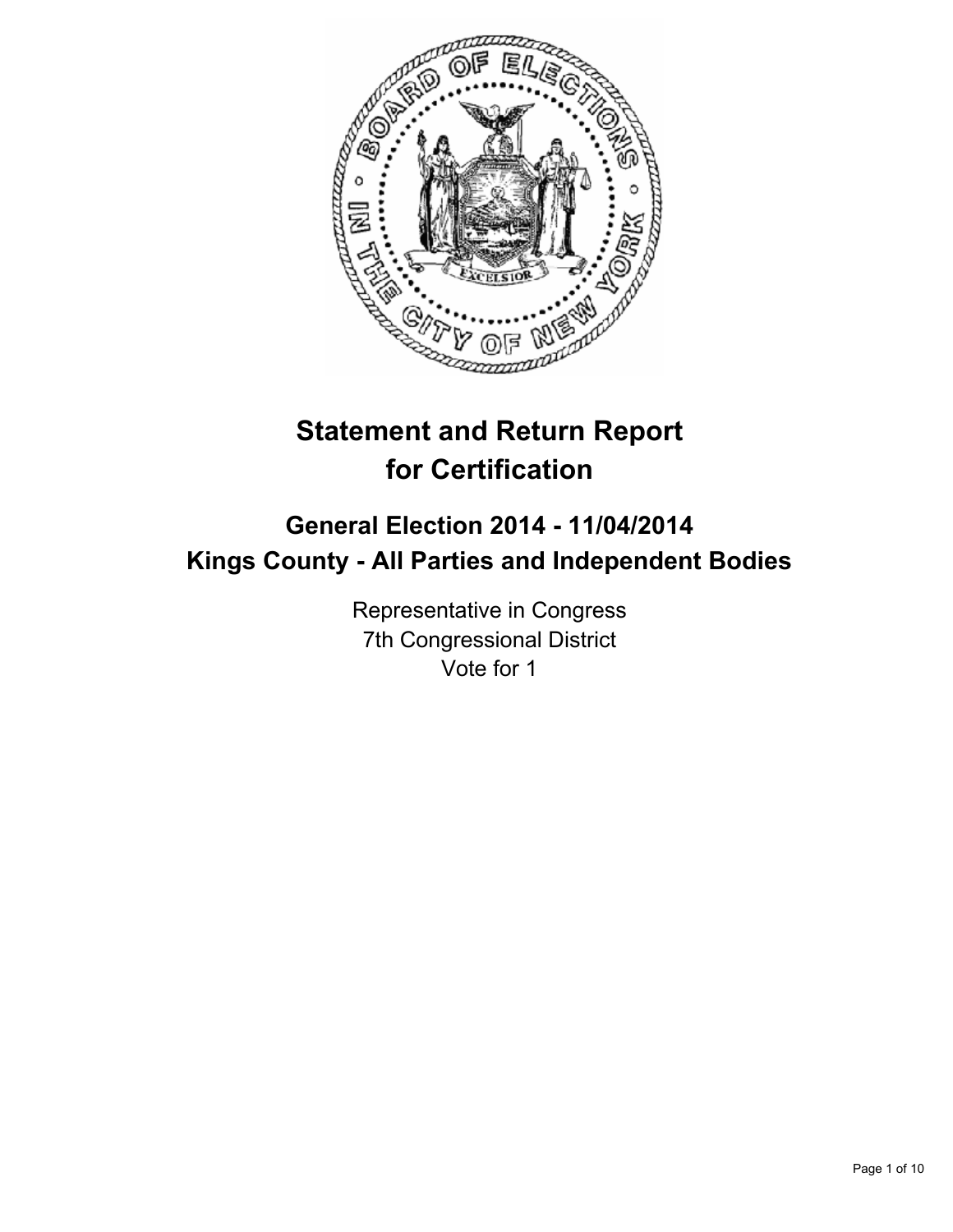

| <b>PUBLIC COUNTER</b>                                    | 183 |
|----------------------------------------------------------|-----|
| <b>EMERGENCY</b>                                         | 0   |
| ABSENTEE/MILITARY                                        | 2   |
| <b>FEDERAL</b>                                           | 3   |
| <b>SPECIAL PRESIDENTIAL</b>                              | 0   |
| AFFIDAVIT                                                | 1   |
| <b>Total Ballots</b>                                     | 189 |
| Less - Inapplicable Federal/Special Presidential Ballots | 0   |
| <b>Total Applicable Ballots</b>                          | 189 |
| NYDIA M. VELAZQUEZ (DEMOCRATIC)                          | 106 |
| JOSE LUIS FERNANDEZ (REPUBLICAN)                         | 26  |
| ALLAN E. ROMAGUERA (CONSERVATIVE)                        | 5   |
| NYDIA M. VELAZQUEZ (WORKING FAMILIES)                    | 40  |
| PENNY RINGEL (WRITE-IN)                                  | 1   |
| <b>Total Votes</b>                                       | 178 |
| Unrecorded                                               | 11  |

| PUBLIC COUNTER                                           | 29             |
|----------------------------------------------------------|----------------|
| <b>EMERGENCY</b>                                         | 0              |
| ABSENTEE/MILITARY                                        | 0              |
| <b>FEDERAL</b>                                           | 0              |
| SPECIAL PRESIDENTIAL                                     | $\Omega$       |
| AFFIDAVIT                                                | 0              |
| <b>Total Ballots</b>                                     | 29             |
| Less - Inapplicable Federal/Special Presidential Ballots | 0              |
| <b>Total Applicable Ballots</b>                          | 29             |
| NYDIA M. VELAZQUEZ (DEMOCRATIC)                          | 14             |
| JOSE LUIS FERNANDEZ (REPUBLICAN)                         | 9              |
| ALLAN E. ROMAGUERA (CONSERVATIVE)                        | $\overline{2}$ |
| NYDIA M. VELAZQUEZ (WORKING FAMILIES)                    | 1              |
| <b>Total Votes</b>                                       | 26             |
| Unrecorded                                               | 3              |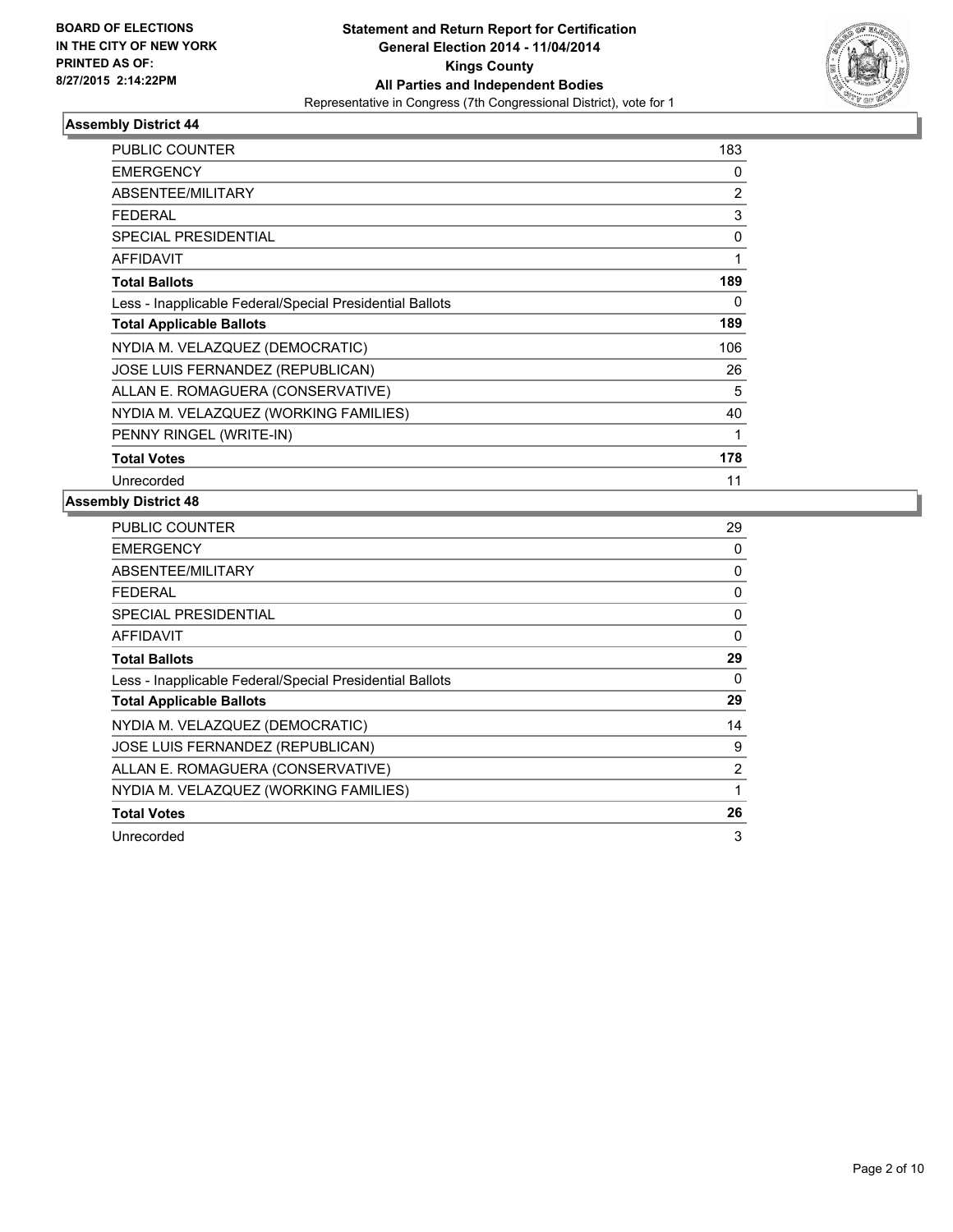

| <b>PUBLIC COUNTER</b>                                    | 1,182    |
|----------------------------------------------------------|----------|
| <b>EMERGENCY</b>                                         | 0        |
| <b>ABSENTEE/MILITARY</b>                                 | 32       |
| <b>FEDERAL</b>                                           | 15       |
| <b>SPECIAL PRESIDENTIAL</b>                              | $\Omega$ |
| <b>AFFIDAVIT</b>                                         | 15       |
| <b>Total Ballots</b>                                     | 1,244    |
| Less - Inapplicable Federal/Special Presidential Ballots | 0        |
| <b>Total Applicable Ballots</b>                          | 1,244    |
| NYDIA M. VELAZQUEZ (DEMOCRATIC)                          | 727      |
| JOSE LUIS FERNANDEZ (REPUBLICAN)                         | 242      |
| ALLAN E. ROMAGUERA (CONSERVATIVE)                        | 77       |
| NYDIA M. VELAZQUEZ (WORKING FAMILIES)                    | 86       |
| UNATTRIBUTABLE WRITE-IN (WRITE-IN)                       | 1        |
| <b>Total Votes</b>                                       | 1,133    |
| Unrecorded                                               | 111      |

| PUBLIC COUNTER                                           | 3,573    |
|----------------------------------------------------------|----------|
| <b>EMERGENCY</b>                                         | $\Omega$ |
| <b>ABSENTEE/MILITARY</b>                                 | 39       |
| <b>FEDERAL</b>                                           | 19       |
| SPECIAL PRESIDENTIAL                                     | 0        |
| <b>AFFIDAVIT</b>                                         | 52       |
| <b>Total Ballots</b>                                     | 3,683    |
| Less - Inapplicable Federal/Special Presidential Ballots | 0        |
| <b>Total Applicable Ballots</b>                          | 3,683    |
| NYDIA M. VELAZQUEZ (DEMOCRATIC)                          | 2,648    |
| JOSE LUIS FERNANDEZ (REPUBLICAN)                         | 312      |
| ALLAN E. ROMAGUERA (CONSERVATIVE)                        | 67       |
| NYDIA M. VELAZQUEZ (WORKING FAMILIES)                    | 308      |
| AVIGDOR MILLER (WRITE-IN)                                | 11       |
| DAVID NEIDERMAN (WRITE-IN)                               | 1        |
| KIMMY SMITH (WRITE-IN)                                   | 1        |
| UNATTRIBUTABLE WRITE-IN (WRITE-IN)                       | 7        |
| <b>Total Votes</b>                                       | 3,355    |
| Unrecorded                                               | 328      |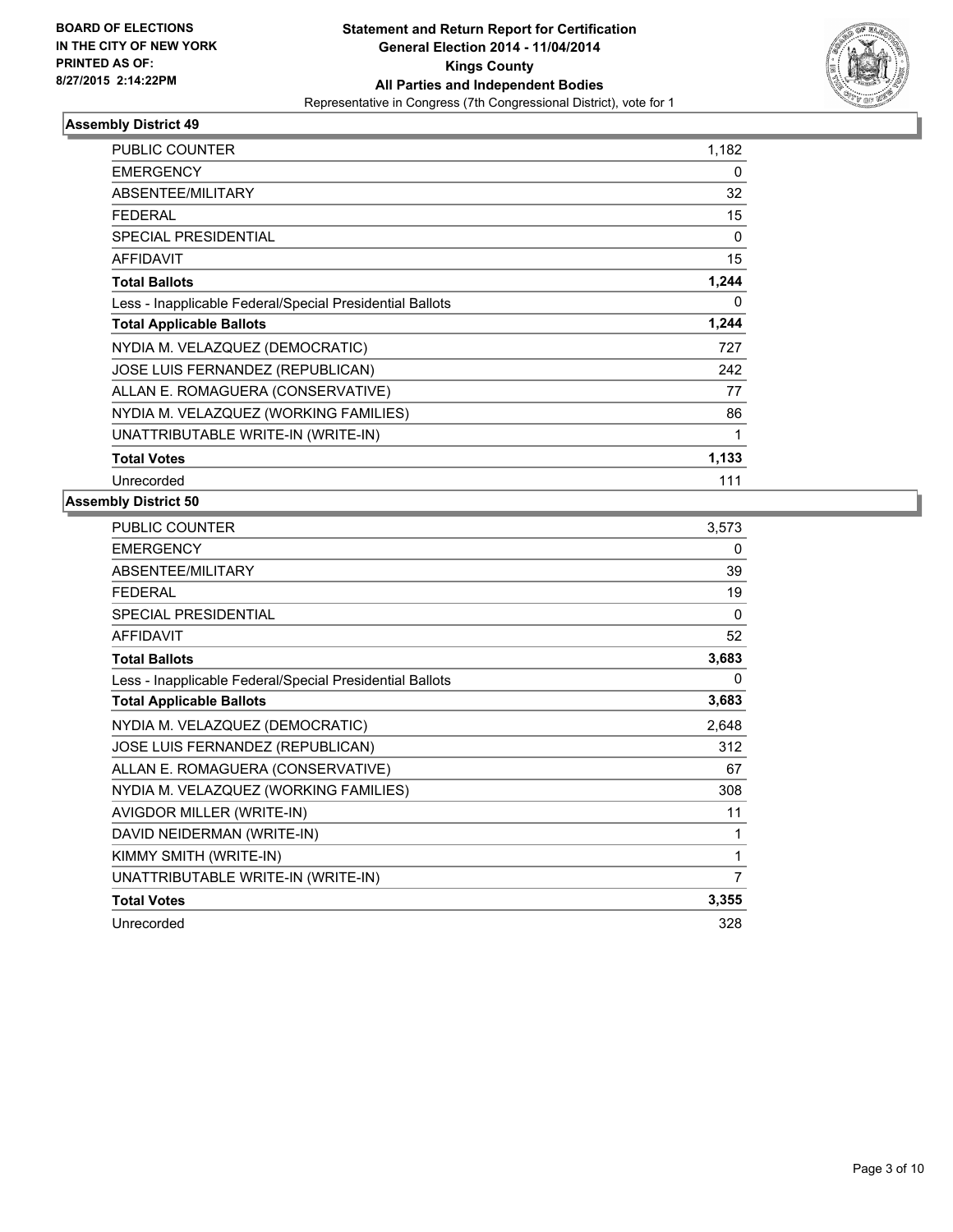

| <b>PUBLIC COUNTER</b>                                    | 7,615        |
|----------------------------------------------------------|--------------|
| <b>EMERGENCY</b>                                         | $\mathbf{0}$ |
| <b>ABSENTEE/MILITARY</b>                                 | 126          |
| <b>FEDERAL</b>                                           | 31           |
| <b>SPECIAL PRESIDENTIAL</b>                              | 0            |
| <b>AFFIDAVIT</b>                                         | 132          |
| <b>Total Ballots</b>                                     | 7,904        |
| Less - Inapplicable Federal/Special Presidential Ballots | 0            |
| <b>Total Applicable Ballots</b>                          | 7,904        |
| NYDIA M. VELAZQUEZ (DEMOCRATIC)                          | 5,275        |
| JOSE LUIS FERNANDEZ (REPUBLICAN)                         | 620          |
| ALLAN E. ROMAGUERA (CONSERVATIVE)                        | 190          |
| NYDIA M. VELAZQUEZ (WORKING FAMILIES)                    | 1,319        |
| ALEX JONES (WRITE-IN)                                    | 1            |
| BRAD LANDER (WRITE-IN)                                   | 1            |
| UNATTRIBUTABLE WRITE-IN (WRITE-IN)                       | 4            |
| WILLIAM EDSTROM (WRITE-IN)                               | 1            |
| <b>Total Votes</b>                                       | 7,411        |
| Unrecorded                                               | 493          |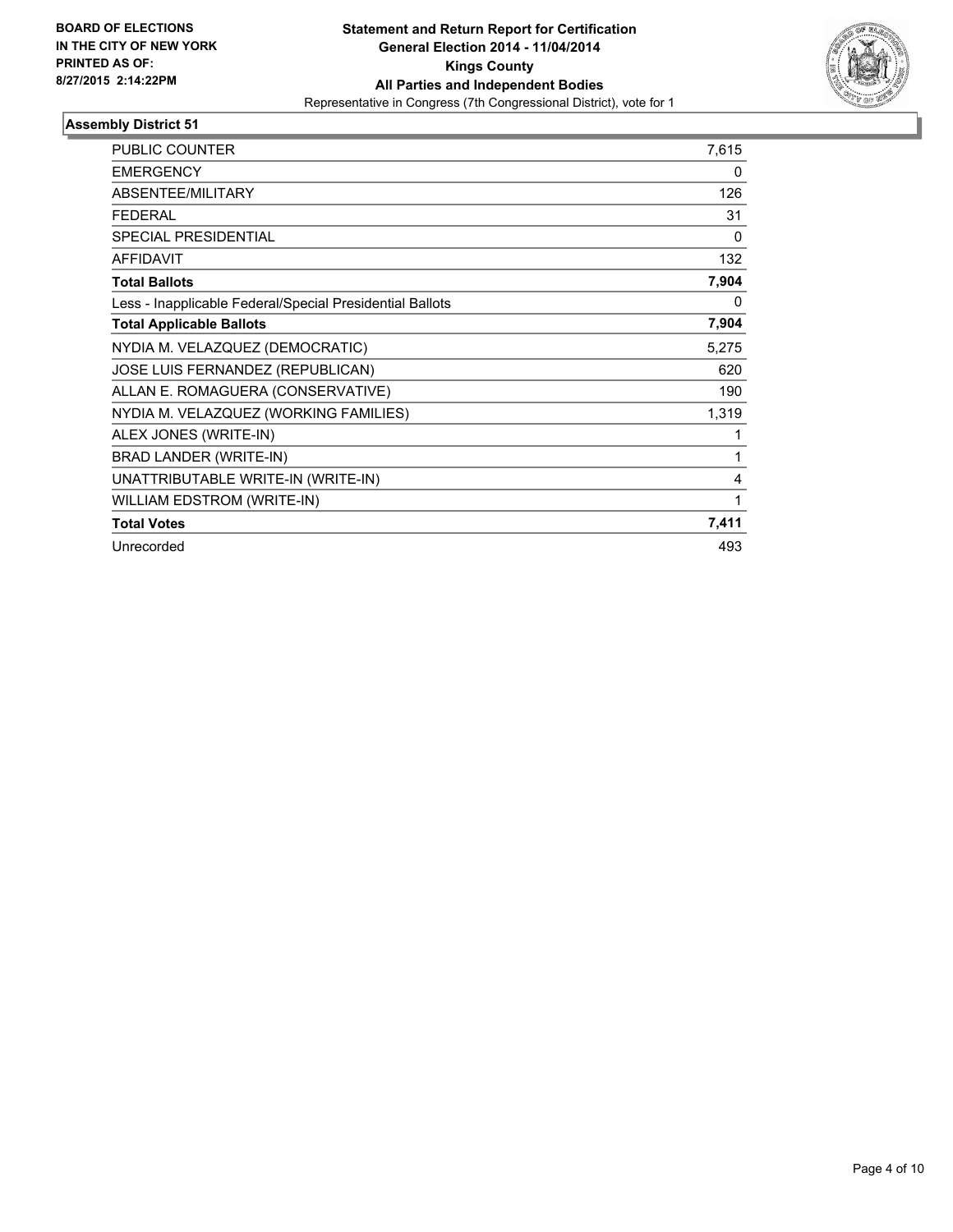

| <b>PUBLIC COUNTER</b>                                    | 19,296 |
|----------------------------------------------------------|--------|
| <b>EMERGENCY</b>                                         | 0      |
| ABSENTEE/MILITARY                                        | 431    |
| <b>FEDERAL</b>                                           | 215    |
| <b>SPECIAL PRESIDENTIAL</b>                              | 0      |
| AFFIDAVIT                                                | 283    |
| <b>Total Ballots</b>                                     | 20,225 |
| Less - Inapplicable Federal/Special Presidential Ballots | 0      |
| <b>Total Applicable Ballots</b>                          | 20,225 |
| NYDIA M. VELAZQUEZ (DEMOCRATIC)                          | 12,668 |
| JOSE LUIS FERNANDEZ (REPUBLICAN)                         | 1,542  |
| ALLAN E. ROMAGUERA (CONSERVATIVE)                        | 408    |
| NYDIA M. VELAZQUEZ (WORKING FAMILIES)                    | 4,830  |
| AARON LEFKORE (WRITE-IN)                                 | 1      |
| ADAM BARBENLFRIED (WRITE-IN)                             | 1      |
| ADAM SUSS (WRITE-IN)                                     | 1      |
| ALEC BALDWIN (WRITE-IN)                                  | 1      |
| ANNE SILVERSTEIN (WRITE-IN)                              | 1      |
| ANTONIO CUOMO (WRITE-IN)                                 | 1      |
| ARLO THOMPSON (WRITE-IN)                                 | 1      |
| BRAD LANDER (WRITE-IN)                                   | 1      |
| CATHERINE CROEDEN (WRITE-IN)                             | 1      |
| DANIEL SQUADRON (WRITE-IN)                               | 1      |
| DIANE B. FISHER (WRITE-IN)                               | 1      |
| ELIZABETH BABOT (WRITE-IN)                               | 1      |
| ELIZABETH SAYLOR (WRITE-IN)                              | 1      |
| <b>GARY POPKIN (WRITE-IN)</b>                            | 1      |
| <b>GARY REILY (WRITE-IN)</b>                             | 1      |
| JAMES VENABLE (WRITE-IN)                                 | 1      |
| JAVIER NIEVES (WRITE-IN)                                 | 1      |
| JEFFERY KURZON (WRITE-IN)                                | 3      |
| JOSEPH JUST (WRITE-IN)                                   | 1      |
| KATIA KELLY (WRITE-IN)                                   | 1      |
| KRISTINA EXLINE-MANSON (WRITE-IN)                        | 1      |
| MARTY MARKOWITZ (WRITE-IN)                               | 1      |
| MELLISSA CRUTCHFIELD (WRITE-IN)                          | 1      |
| MICHAEL GRIMM (WRITE-IN)                                 | 1      |
| MONICA GUERRA (WRITE-IN)                                 | 1      |
| RALPH NADER (WRITE-IN)                                   | 1      |
| ROBERT HERZ (WRITE-IN)                                   | 1      |
| ROMANA YOSWEIN (WRITE-IN)                                | 1      |
| STEPHAN A. HOPKINS JR. (WRITE-IN)                        | 1      |
| TIM DORSEY (WRITE-IN)                                    | 1      |
| UNATTRIBUTABLE WRITE-IN (WRITE-IN)                       | 7      |
| VILRUM PURI (WRITE-IN)                                   | 1      |
| <b>Total Votes</b>                                       | 19,488 |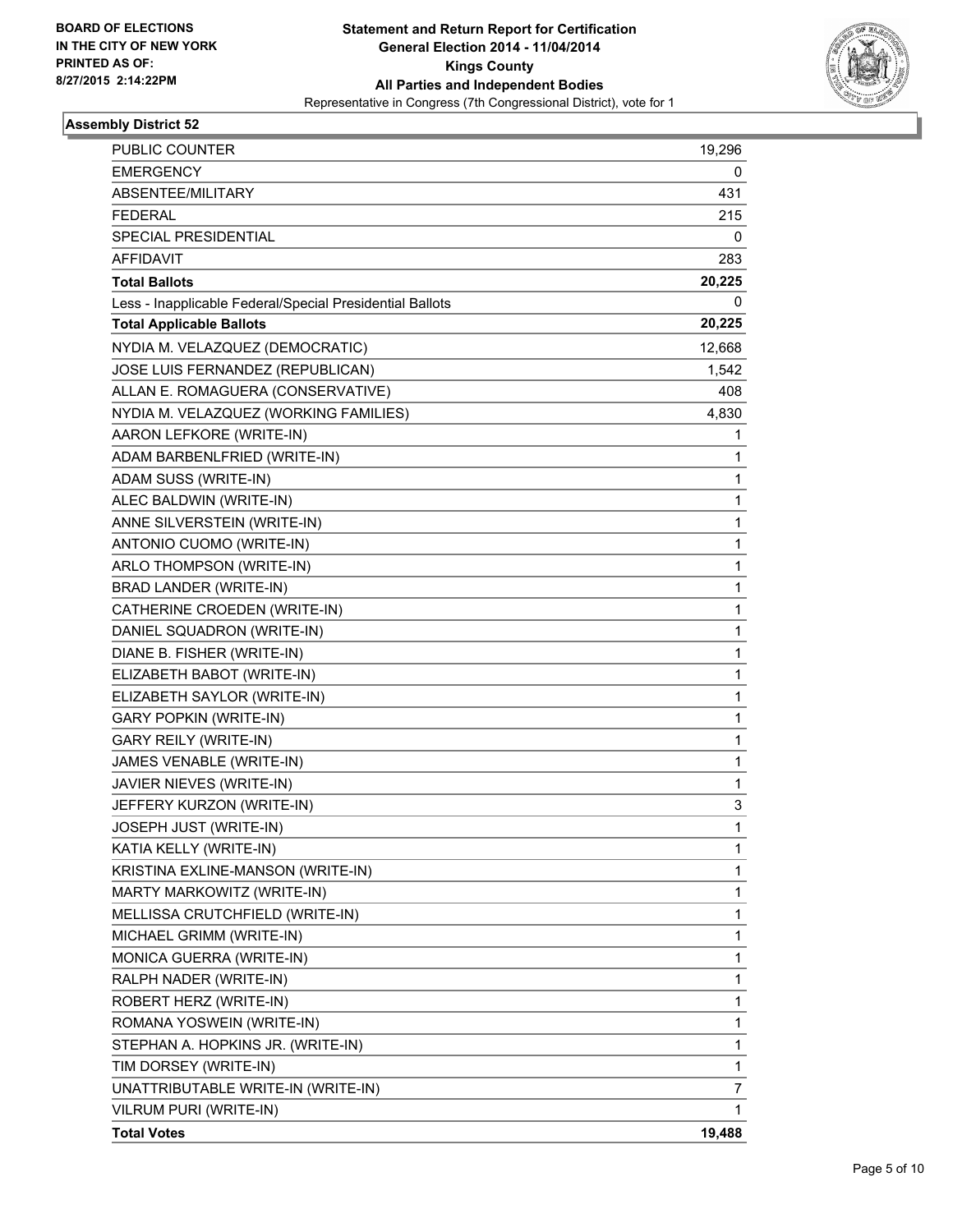

# Unrecorded 737

| <b>Assembly District 53</b>                              |                |
|----------------------------------------------------------|----------------|
| PUBLIC COUNTER                                           | 10,179         |
| <b>EMERGENCY</b>                                         | 11             |
| ABSENTEE/MILITARY                                        | 105            |
| <b>FEDERAL</b>                                           | 26             |
| <b>SPECIAL PRESIDENTIAL</b>                              | $\mathbf{0}$   |
| <b>AFFIDAVIT</b>                                         | 235            |
| <b>Total Ballots</b>                                     | 10,556         |
| Less - Inapplicable Federal/Special Presidential Ballots | 0              |
| <b>Total Applicable Ballots</b>                          | 10,556         |
| NYDIA M. VELAZQUEZ (DEMOCRATIC)                          | 7,899          |
| JOSE LUIS FERNANDEZ (REPUBLICAN)                         | 464            |
| ALLAN E. ROMAGUERA (CONSERVATIVE)                        | 111            |
| NYDIA M. VELAZQUEZ (WORKING FAMILIES)                    | 1,204          |
| AVIGDOR MILLER (WRITE-IN)                                | 3              |
| CLAIRE WEINGARDEN (WRITE-IN)                             | 1              |
| <b>CRAY SEEMAN (WRITE-IN)</b>                            | 1              |
| DANIEL ALAWILLO (WRITE-IN)                               | 1              |
| DUSTIN JOYCE (WRITE-IN)                                  | 1              |
| LEE ZELDIN (WRITE-IN)                                    | 1              |
| NEIL LEGRASSE TYSON (WRITE-IN)                           | 1              |
| UNATTRIBUTABLE WRITE-IN (WRITE-IN)                       | 5              |
| VITO LOPEZ (WRITE-IN)                                    | $\overline{2}$ |
| <b>Total Votes</b>                                       | 9,694          |
| Unrecorded                                               | 862            |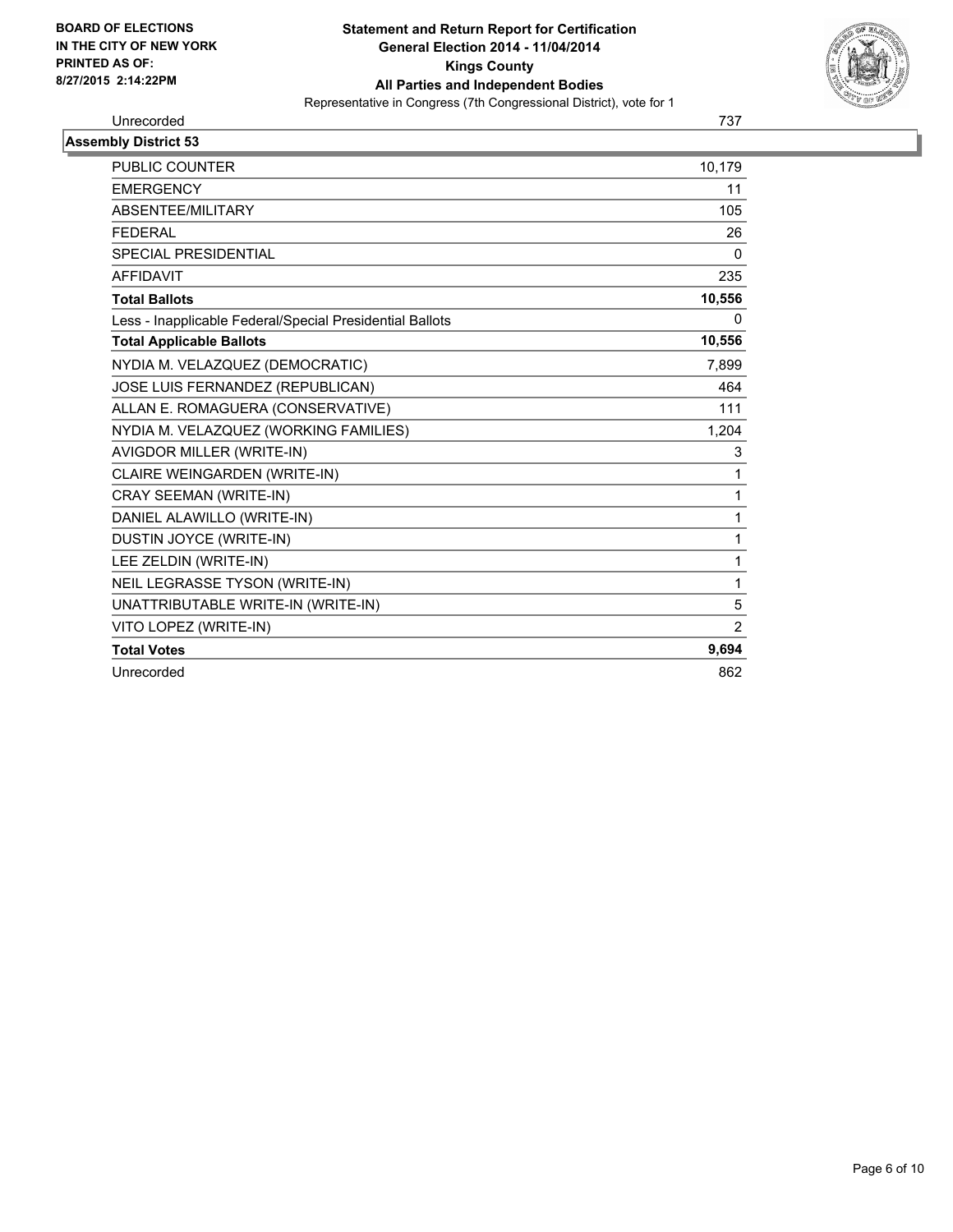

| <b>PUBLIC COUNTER</b>                                    | 5,747    |
|----------------------------------------------------------|----------|
| <b>EMERGENCY</b>                                         | 0        |
| <b>ABSENTEE/MILITARY</b>                                 | 48       |
| <b>FEDERAL</b>                                           | 7        |
| <b>SPECIAL PRESIDENTIAL</b>                              | $\Omega$ |
| <b>AFFIDAVIT</b>                                         | 108      |
| <b>Total Ballots</b>                                     | 5,910    |
| Less - Inapplicable Federal/Special Presidential Ballots | 0        |
| <b>Total Applicable Ballots</b>                          | 5,910    |
| NYDIA M. VELAZQUEZ (DEMOCRATIC)                          | 4,824    |
| JOSE LUIS FERNANDEZ (REPUBLICAN)                         | 256      |
| ALLAN E. ROMAGUERA (CONSERVATIVE)                        | 70       |
| NYDIA M. VELAZQUEZ (WORKING FAMILIES)                    | 344      |
| CHELSEA CLINTON (WRITE-IN)                               | 1        |
| COPLEYE KEMP (WRITE-IN)                                  | 1        |
| DEBRA DILAN (WRITE-IN)                                   | 1        |
| ELVIN SANTIAGO (WRITE-IN)                                | 1        |
| ERIK MARTIN DILAN (WRITE-IN)                             | 5        |
| MICHAEL MALICE (WRITE-IN)                                | 1        |
| UNATTRIBUTABLE WRITE-IN (WRITE-IN)                       | 1        |
| <b>Total Votes</b>                                       | 5,505    |
| Unrecorded                                               | 405      |

| PUBLIC COUNTER                                           | 215 |
|----------------------------------------------------------|-----|
| <b>EMERGENCY</b>                                         | 0   |
| ABSENTEE/MILITARY                                        | 19  |
| <b>FFDFRAL</b>                                           | 0   |
| <b>SPECIAL PRESIDENTIAL</b>                              | 0   |
| <b>AFFIDAVIT</b>                                         | 6   |
| <b>Total Ballots</b>                                     | 240 |
| Less - Inapplicable Federal/Special Presidential Ballots | 0   |
| <b>Total Applicable Ballots</b>                          | 240 |
| NYDIA M. VELAZQUEZ (DEMOCRATIC)                          | 196 |
| JOSE LUIS FERNANDEZ (REPUBLICAN)                         | 13  |
| ALLAN E. ROMAGUERA (CONSERVATIVE)                        | 4   |
| NYDIA M. VELAZQUEZ (WORKING FAMILIES)                    | 10  |
| <b>Total Votes</b>                                       | 223 |
| Unrecorded                                               | 17  |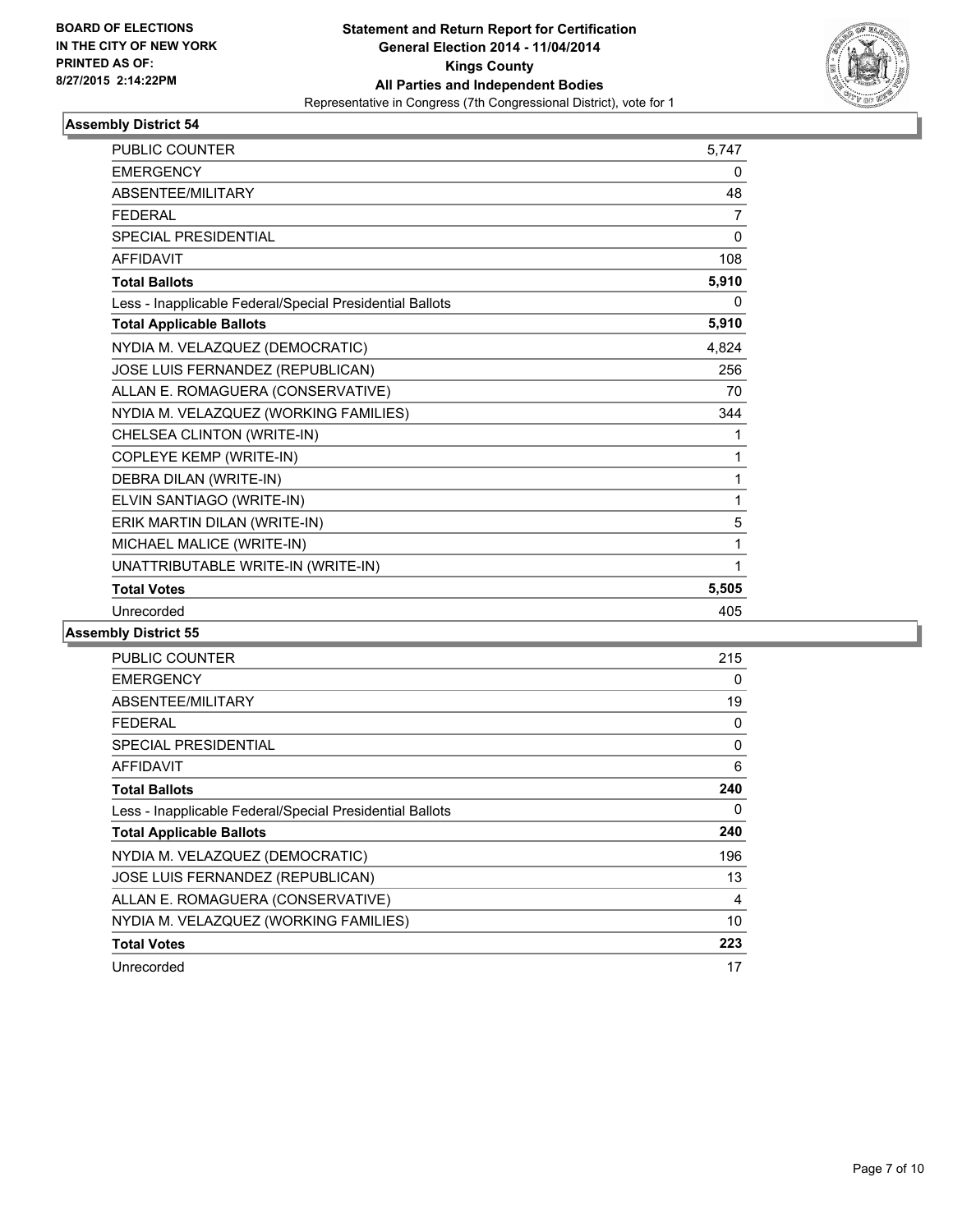

| <b>PUBLIC COUNTER</b>                                    | 449      |
|----------------------------------------------------------|----------|
| <b>EMERGENCY</b>                                         | 0        |
| ABSENTEE/MILITARY                                        | 5        |
| <b>FEDERAL</b>                                           | 1        |
| SPECIAL PRESIDENTIAL                                     | $\Omega$ |
| AFFIDAVIT                                                | 5        |
| <b>Total Ballots</b>                                     | 460      |
| Less - Inapplicable Federal/Special Presidential Ballots | 0        |
| <b>Total Applicable Ballots</b>                          | 460      |
| NYDIA M. VELAZQUEZ (DEMOCRATIC)                          | 397      |
| JOSE LUIS FERNANDEZ (REPUBLICAN)                         | 14       |
| ALLAN E. ROMAGUERA (CONSERVATIVE)                        |          |
| NYDIA M. VELAZQUEZ (WORKING FAMILIES)                    | 13       |
| <b>Total Votes</b>                                       | 425      |
| Unrecorded                                               | 35       |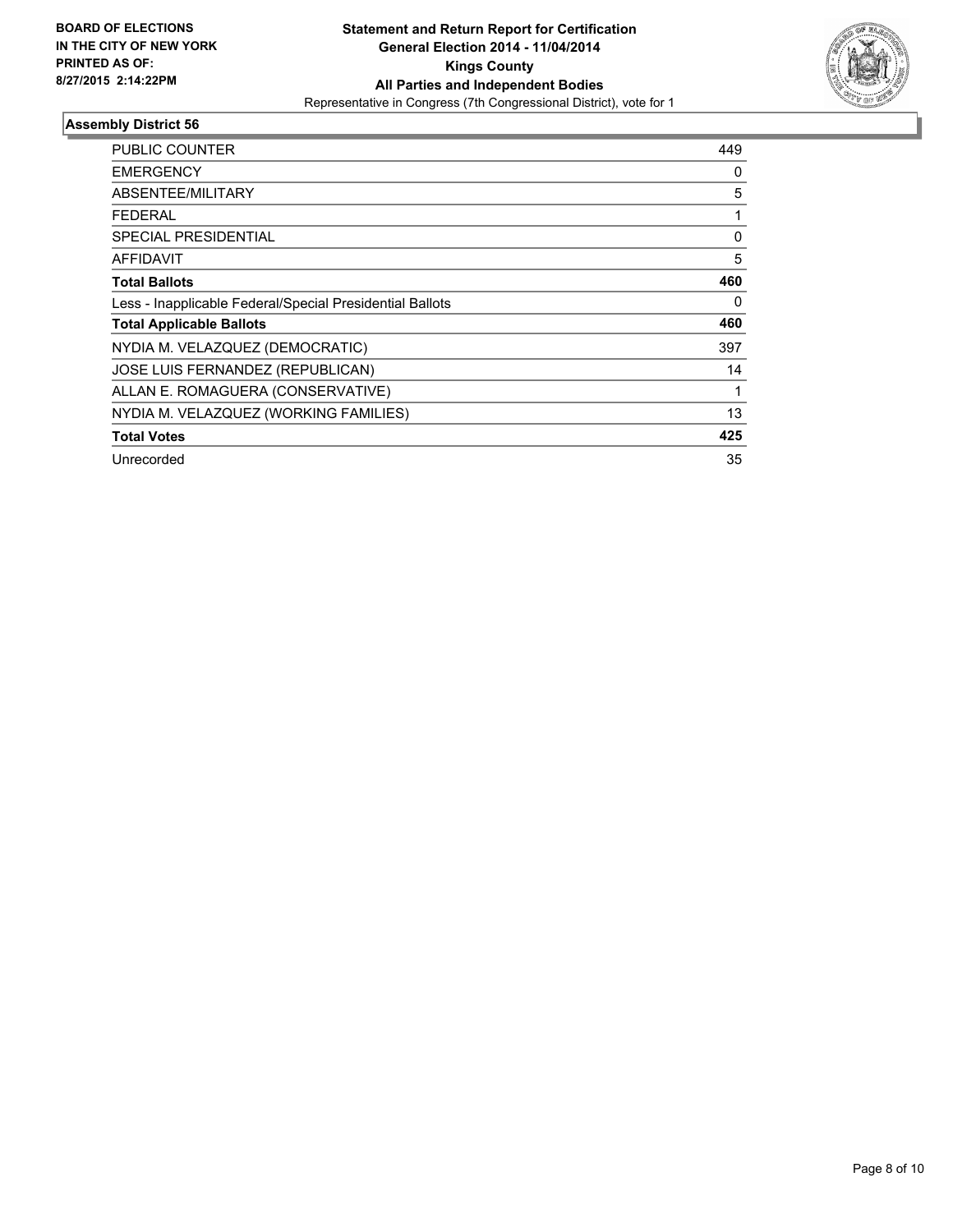

# **Total for Representative in Congress (7th Congressional District) - Kings County**

| <b>PUBLIC COUNTER</b>                                    | 48,468       |
|----------------------------------------------------------|--------------|
| EMERGENCY                                                | 11           |
| ABSENTEE/MILITARY                                        | 807          |
| <b>FEDERAL</b>                                           | 317          |
| SPECIAL PRESIDENTIAL                                     | 0            |
| <b>AFFIDAVIT</b>                                         | 837          |
| Total Ballots                                            | 50,440       |
| Less - Inapplicable Federal/Special Presidential Ballots | 0            |
| <b>Total Applicable Ballots</b>                          | 50,440       |
| NYDIA M. VELAZQUEZ (DEMOCRATIC)                          | 34,754       |
| JOSE LUIS FERNANDEZ (REPUBLICAN)                         | 3,498        |
| ALLAN E. ROMAGUERA (CONSERVATIVE)                        | 935          |
| NYDIA M. VELAZQUEZ (WORKING FAMILIES)                    | 8,155        |
| AARON LEFKORE (WRITE-IN)                                 | 1            |
| ADAM BARBENLFRIED (WRITE-IN)                             | 1            |
| ADAM SUSS (WRITE-IN)                                     | 1            |
| ALEC BALDWIN (WRITE-IN)                                  | 1            |
| ALEX JONES (WRITE-IN)                                    | 1            |
| ANNE SILVERSTEIN (WRITE-IN)                              | 1            |
| ANTONIO CUOMO (WRITE-IN)                                 | $\mathbf{1}$ |
| ARLO THOMPSON (WRITE-IN)                                 | 1            |
| AVIGDOR MILLER (WRITE-IN)                                | 14           |
| BRAD LANDER (WRITE-IN)                                   | 2            |
| CATHERINE CROEDEN (WRITE-IN)                             | 1            |
| CHELSEA CLINTON (WRITE-IN)                               | 1            |
| CLAIRE WEINGARDEN (WRITE-IN)                             | $\mathbf{1}$ |
| COPLEYE KEMP (WRITE-IN)                                  | 1            |
| CRAY SEEMAN (WRITE-IN)                                   | 1            |
| DANIEL ALAWILLO (WRITE-IN)                               | 1            |
| DANIEL SQUADRON (WRITE-IN)                               | 1            |
| DAVID NEIDERMAN (WRITE-IN)                               | 1            |
| DEBRA DILAN (WRITE-IN)                                   | $\mathbf{1}$ |
| DIANE B. FISHER (WRITE-IN)                               | 1            |
| DUSTIN JOYCE (WRITE-IN)                                  | 1            |
| ELIZABETH BABOT (WRITE-IN)                               | 1            |
| ELIZABETH SAYLOR (WRITE-IN)                              | 1            |
| ELVIN SANTIAGO (WRITE-IN)                                | 1            |
| ERIK MARTIN DILAN (WRITE-IN)                             | 5            |
| <b>GARY POPKIN (WRITE-IN)</b>                            | 1            |
| GARY REILY (WRITE-IN)                                    | 1            |
| JAMES VENABLE (WRITE-IN)                                 | 1            |
| JAVIER NIEVES (WRITE-IN)                                 | 1            |
| JEFFERY KURZON (WRITE-IN)                                | 3            |
| JOSEPH JUST (WRITE-IN)                                   | 1            |
| KATIA KELLY (WRITE-IN)                                   | 1            |
| KIMMY SMITH (WRITE-IN)                                   | 1            |